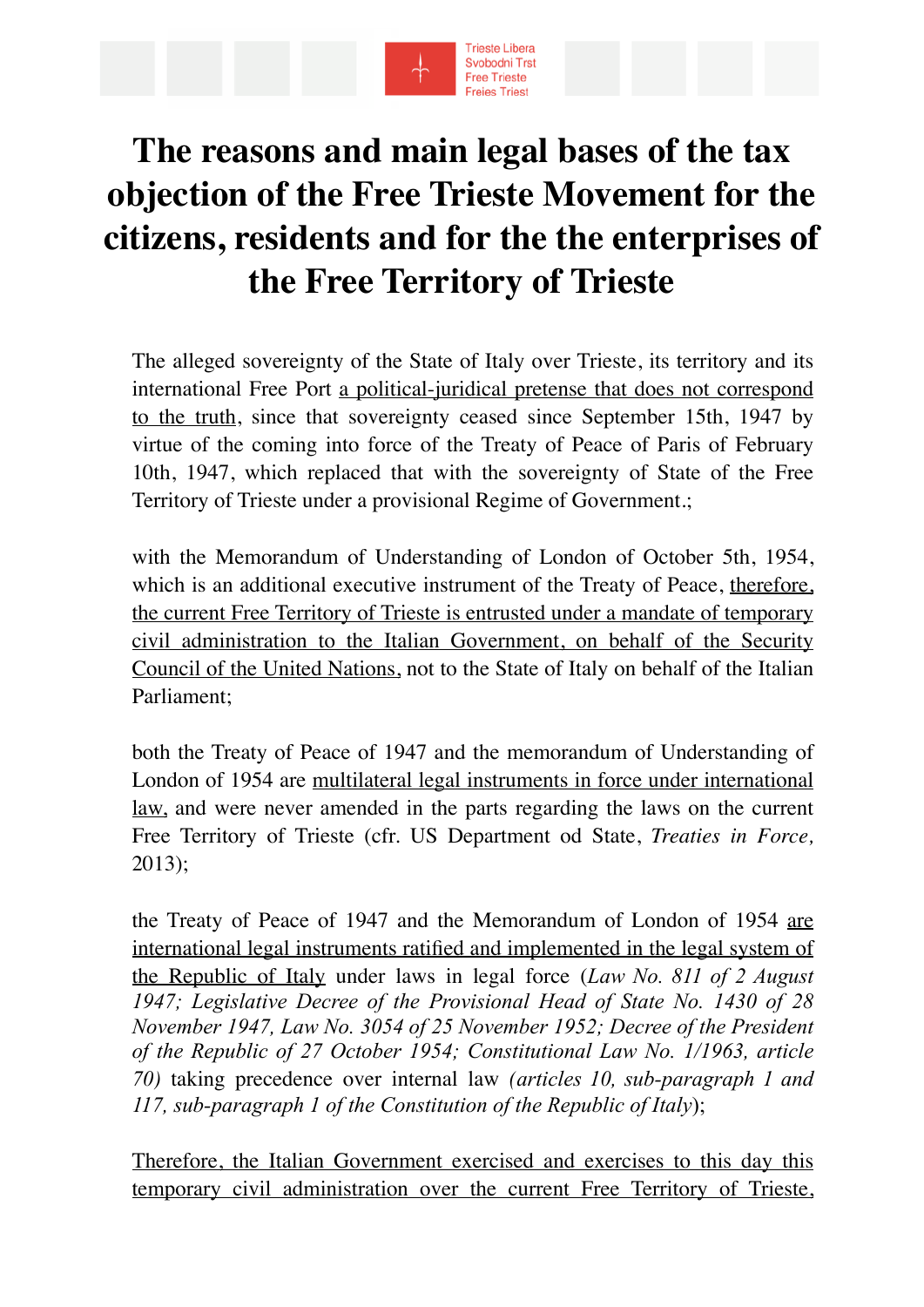directly and nominating a Commissar of Government (*Commissario Generale* until 1964, currently *Commissario presso la Regione Friuli Venezia Giulia*) to whom it delegated and has not yet revoked the necessary special, legislative and administrative delegations;

due to these reasons, the laws of the State of Italy, including fiscal laws, are not directly effective over the Free Territory of Trieste, and can be enforced to it only and as long as their provisions are extended to it with the specific legal provisions and upon being correctly published on a dedicated Official Bulletin, that are taken by the provisional Italian Government or by its delegate Commissar of Government, under this title and in accordance with the legal order established under the Treaty of Peace;

therefore, it is *ipso facto* illegitimate, null and void enforcing these within the Free Territory of Trieste, and so also to its citizens *de jure*, to its residents, to its institutions and to its enterprises, whenever said norms were not extended to the Free Territory with the needed legislative measures of the administering Authority, or when their content conflicts with the legal order of the Free Territory as established under the Treaty of Peace;

despite this, since 1964 the provisional Italian Government and the commissar it has delegated omitted the formal procedures of emission and publication of the legislative measures for the extension of Italian laws within the Free Territory of Trieste, as well as unlawfully allowing their formal, informal extension in other to simulate Italian sovereignty over it, in breach of both the Treaty of Peace of 1947 and the Memorandum of Understanding of 1954;

at the same time, the provisional Italian Government and the Commissar it has delegated dis continue to exercise, to this day, the legislative powers of temporary civil administration over the Free Territory of Trieste issuing decrees on other matters, like the extension of the Free Zones of the international Free Port, the "*Fondo Trieste*" and the electoral districts of the Province;

consequently, is to be considered *a priori* illegitimate the application, to the Free Territory of Trieste, of all Italian laws which, since 1964, were not extended with formal measures of the Authority in charge of the temporary civil administration;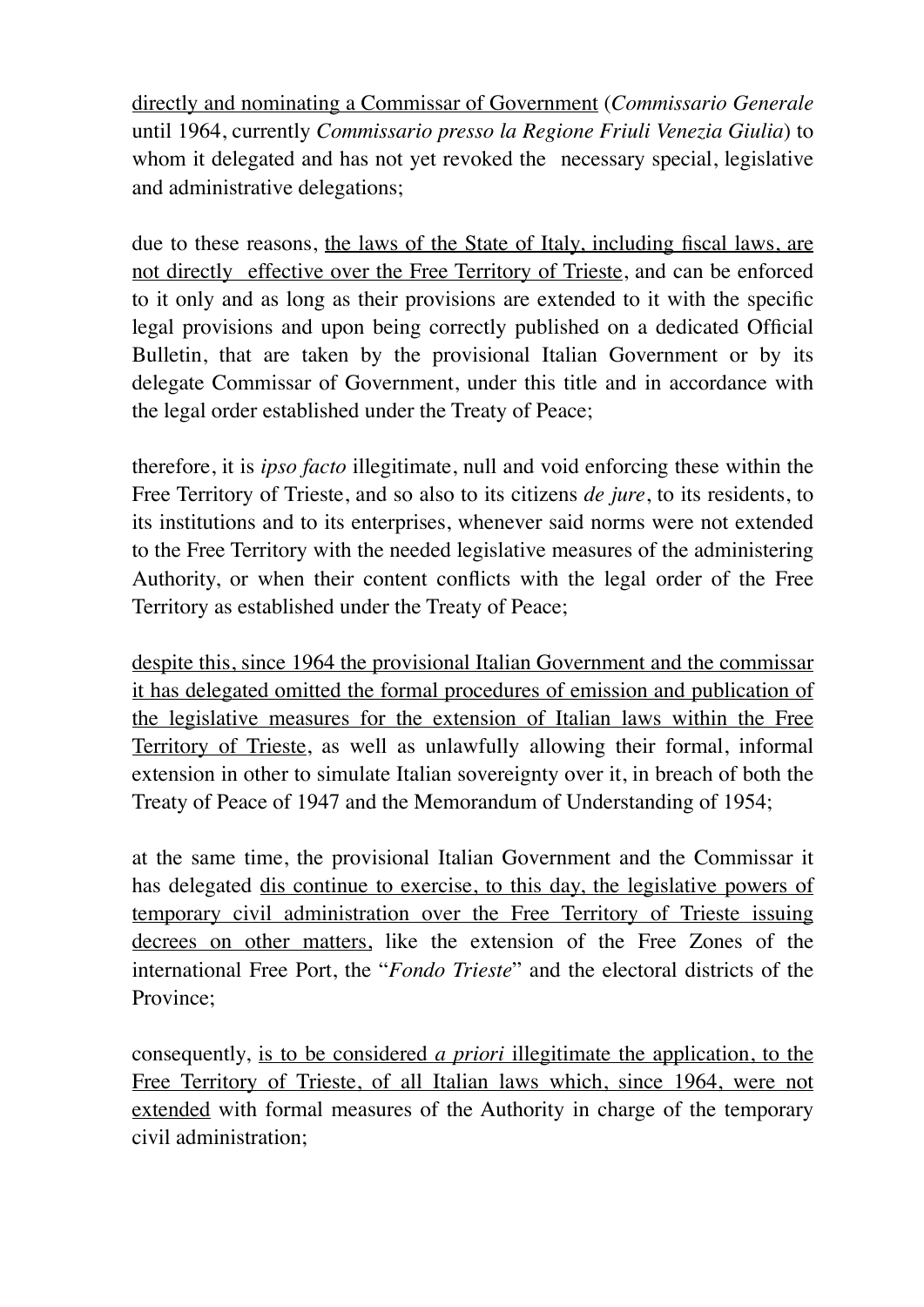the obligation, for the administering Authority, to extend - under pain of nullity - Italian laws is recognized and confirmed by the Italian Supreme Court of Cassation – which, under Decree No. 2/1954 of the administering Authority serves also as Court of Cassation of the current Free Territory of Trieste – I Civil Section, with judgment No. 323 of September 26th, 1965, on fiscal matters:

«*Poiché il decreto legislativo 29 marzo 1947, n. 143, istitutivo della imposta straordinaria progressiva sul patrimonio, non è stato esteso al Territorio Libero di Trieste, i cittadini italiani ivi residenti al 28 marzo 1947 non possono essere assoggettati a tale imposta, indipendentemente dalla circostanza che i loro beni siano situati in tutto o in parte fuori del Territorio Libero di Trieste.*»;

«*Since legislative decree No. 143 of March 29th, 1947, establishing the extraordinary progressive income tax*, *has not been extended to the Free Territory of Trieste, Italian citizens residing there at March 18th, 1947 cannot be subject to this tax, regardless of the circumstances that their properties are, wholly or in part, outside the Free Territory of Trieste.*»

all of this confirms that the political-legal pretense of Italian sovereignty over Trieste after September 15th, 1947 violates both international law and the Constitution and legal order of the Republic of Italy, and that the thesis with which Italian authorities attempt to justify it are unfounded and deceptive;

this political-legal pretense is used by the entrusted, provisional Italian Government to unlawfully subject the Free Territory of Trieste, its citizens *de jure*, its residents, its enterprises and its institutions to the direct and indirect taxation of the State of Italy, as if these were part of it, and to unlawfully add to the budget of the State of Italy and of its organizations the money collected, unfairly, by doing so.

said illegal, direct and indirect forms of taxation in the Free Territory of Trieste includes the collection of taxes carried out by any organ, public administration of service concessionary company of the Republic of Italy;

also, said illegal, direct and indirect forms of taxation do also include a share if the enormous public debt of the public debt of the State of Italy, and the Free Territory of Trieste, along with its citizens *de jure*, residents, enterprises and institutions, are expressly exempted under the Treaty of Peace in force,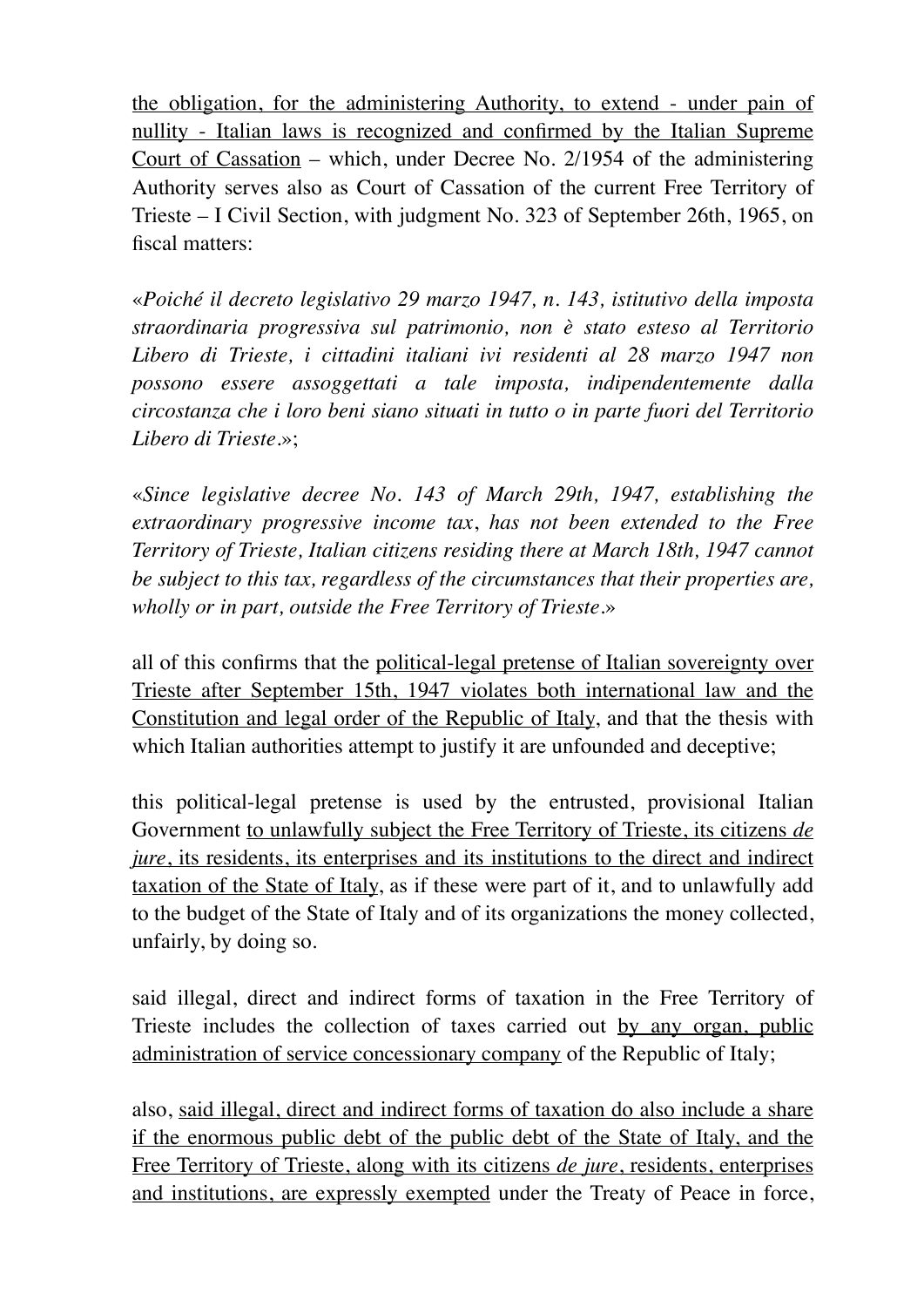which is, at the same time, a law in legal force of the State of Italy, and precisely under article 5 of Annex X of the Treaty: «*The Free Territory shall be exempt from the payment of the Italian public debt.*»

to this day, the Italian public debt unlawfully charged also on the citizens, residents and enterprises of the Free Territory of Trieste is caused by the abnormous corruptions of the political and institutional system of the State of Italy, and it increased to more than EUR 2,214 billion, it is increasing irreversibly and it does already burden on each individual for more than EUR 36,000 and for more than EUR 80.000 for each employed or self-employed person;

said illegal direct and indirect forms of taxation, increased due to both the Italian public debt and the abnormous corruptions of the political and institutional Italian system, do unfairly reduce in poverty the citizens *de jury* and the residents of the Free Territory of Trieste as well as ruining its enterprises, making it impossible for them to pay the taxes unlawfully demand by the Government and the State of Italy;

In addition to causing, by doing so, those conditions of poverty and economic ruin, the Government and the State of Italy take advantage of it to collect, by force, the taxes undue, unfairly expropriating the citizens *de jure*, the residents and the enterprises of the Free Territory of Trieste of their mutable and immovable properties, for the benefit of speculators;

the forced and unfair fiscal collections and taxes are also coupled with the violation, committed by both the administering Italian Government and the State of Italy, of the political right of the citizens, residents and enterprises of the Free Territory of Trieste to be represented as such, therefore to the fundamental democratic principle «*no taxation without representation*»;

at the same time, the administering Italian Government prevents the citizens *de jure*, the residents and the enterprises of the Free Territory of Trieste from defending themselves in a fair trial from both tax abuses and other abuses concerning sovereignty, because it has illegally substituted all judicial bodies of the Free Territory of Trieste, established under the Treaty of Peace, with the judicial bodies (civil, criminal, administrative and tax courts) of the State of Italy which, as such, depend on it and swear an Oath of Loyalty to it (*Law No. 478/1946, article 4*) as well as acting on its behalf to support the pretense of its sovereignty over the Free Territory;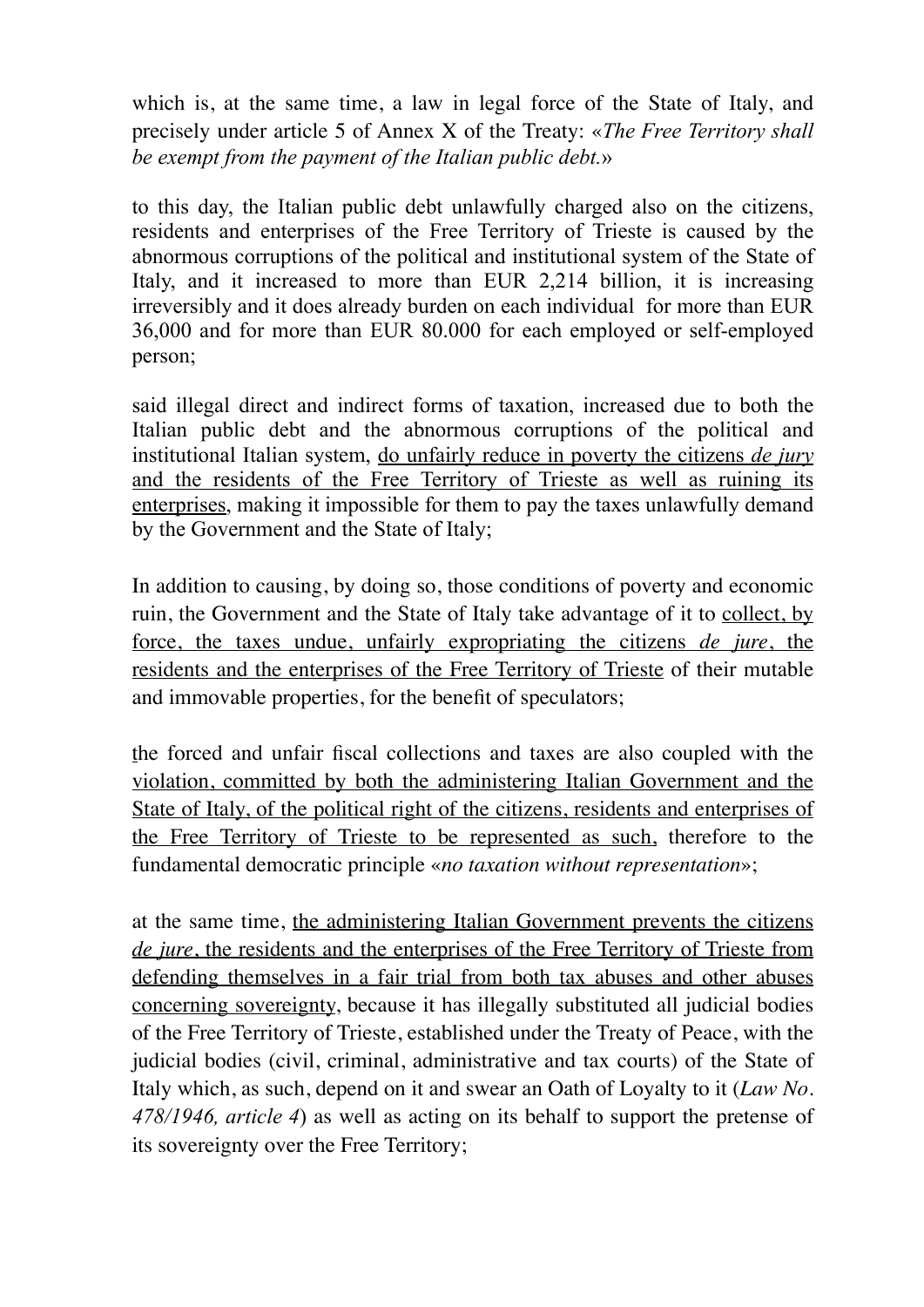Said judicial bodies of the State of Italy do, therefore, act both under the legal perspective and *de fato*, in complete and insanabile conflict with the interests of State of the Free Territory of Trieste, violate both the legal system of the Free Territory and the rights of its citizens and enterprises to have their own judicial bodies, free and independent (Treaty of Peace, Annex VI, article 15 and the Italian laws e leggi italiane di esecuzione e ratifica), as well as the fundamental right of its citizens to have a neutral, impartial judge even on this matter (*Universal Declaration of Human Rights*, article 10; *Convention de sauvegarde des Droits de l'Homme et des Libertés fondamentales*, article 6; *Constitution of the Republic of Italy, article* 111);

the main rights of the citizens, residents and enterprises violated by those means are those listed in the «**Charter of Rights of the Citizens and of the Enterprises of the Free Territory of Trieste***»* notified on May 22nd, 2015 by the Free Trieste Movement to the administering Italian authorities and to other Italian authorities in Trieste;

the matter is already the subject of an international dispute opened by the Free Trieste Movement also before the European Parliament and, through it, before the European Commission, with **petition dated 6.4.2015,** notified even to said provisional Italian authorities and to other Italian authorities in Trieste, for **«serious violations of international law and of the law of the European Union in the legal, political and economic relations of the European Union and of the Republic of Italy toward the current Free Territory of Trieste and toward the other Member States of the EU and of the International Community**»;

the primary legal obligation to immediately end those violations is placed on the Italian Government, represented by the President of the Council of Ministers, on each Minister and on the Commissar of Government and other functionaries delegated by them for this purpose, therefore, they have full and whole civil and criminal liability in regard to said obligation, and that can be brought before all competent Courts;

this legal obligation is correctly represented in the act notified, for that purpose, on June 15th, 2015 by the Free Trieste Movement to the delegated Commissar of Government and, through them, to the provisional Italian Government, under the title of «**Formal invitation to comply within 90 days to the obligations established under international and Italian law in**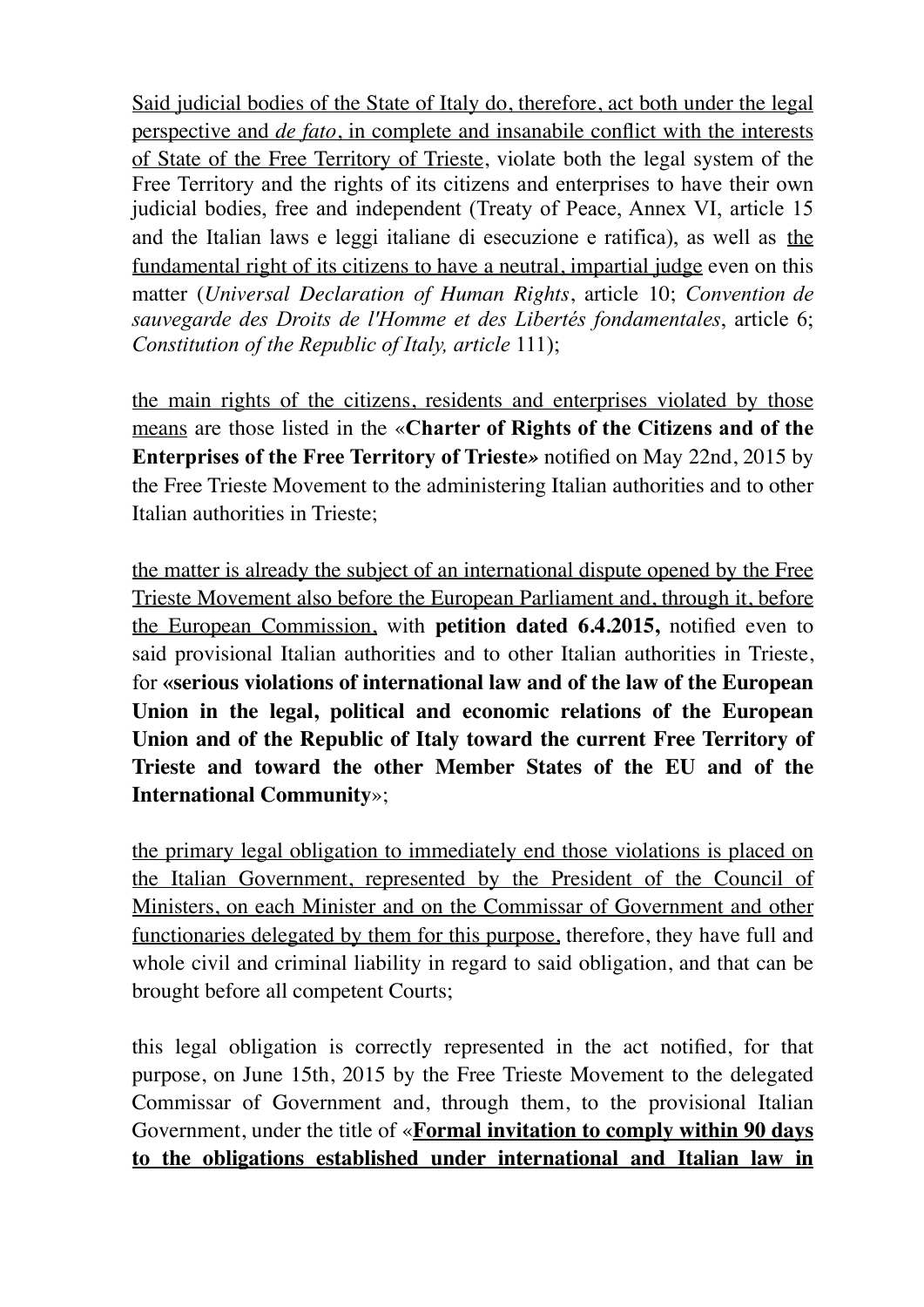## **regard to the Free Territory of Trieste, its enterprises and its institutions**»;

The violations of the principles of legality and democracy committed against the Free Territory of Trieste constitute a further aspect of the inner corruptions of the Italian political and institutional system, whose negative consequences do even extend, as in this case, on an international level;

the affirmation of legality, on all levels, is a right and an ethical, political and economic, undeniable right of human beings for themselves, for the community they belong to and for the International Community;

the tax abuses of the Italian Government and of the Italian State against the citizens, residents, enterprises and institutions of the Free Territory of Trieste entitle them to a reparation for the amounts they have already unfairly paid or taxes deduced, as well as to spontaneously suspend the payments, but also to obtain the immediate suspension of forced payments, of all past and current fiscal impositions, direct and indirect, of the State of Italy within the Free Territory of Trieste as long as the administering Government or the Commissar it has delegated do not prof their legitimacy;

## the proof of the legitimacy of said fiscal impositions consists:

a) in the actual extension of the related Italian law to the Free Territory of Trieste through a regular decree of the administering Authority, which must be published on a dedicated Official Bulletin and cannot be retroactive;

b) in the fact that individual taxes do not conflict with the provisions of the Treaty of Peace, for example, when it comes to the Italian public debt, which must therefore be detracted from each fiscal imposition - direct of indirect collected within the Free Territory of Trieste;

c) in the fact that the amounts collected must be expressly destined and taken by the temporary civil administration of State of the Free Territory of Trieste, not by the administration of a third State, like Italy, or by its organizations, public administrations and the concessionaires of its public services;

that said illegitimate tax claims cannot be legitimized nor legitimately carried out upon proceedings opened by judiciary bodies of the State of Italy which, a such, are acting in clear and irremediable conflict with the interests of State of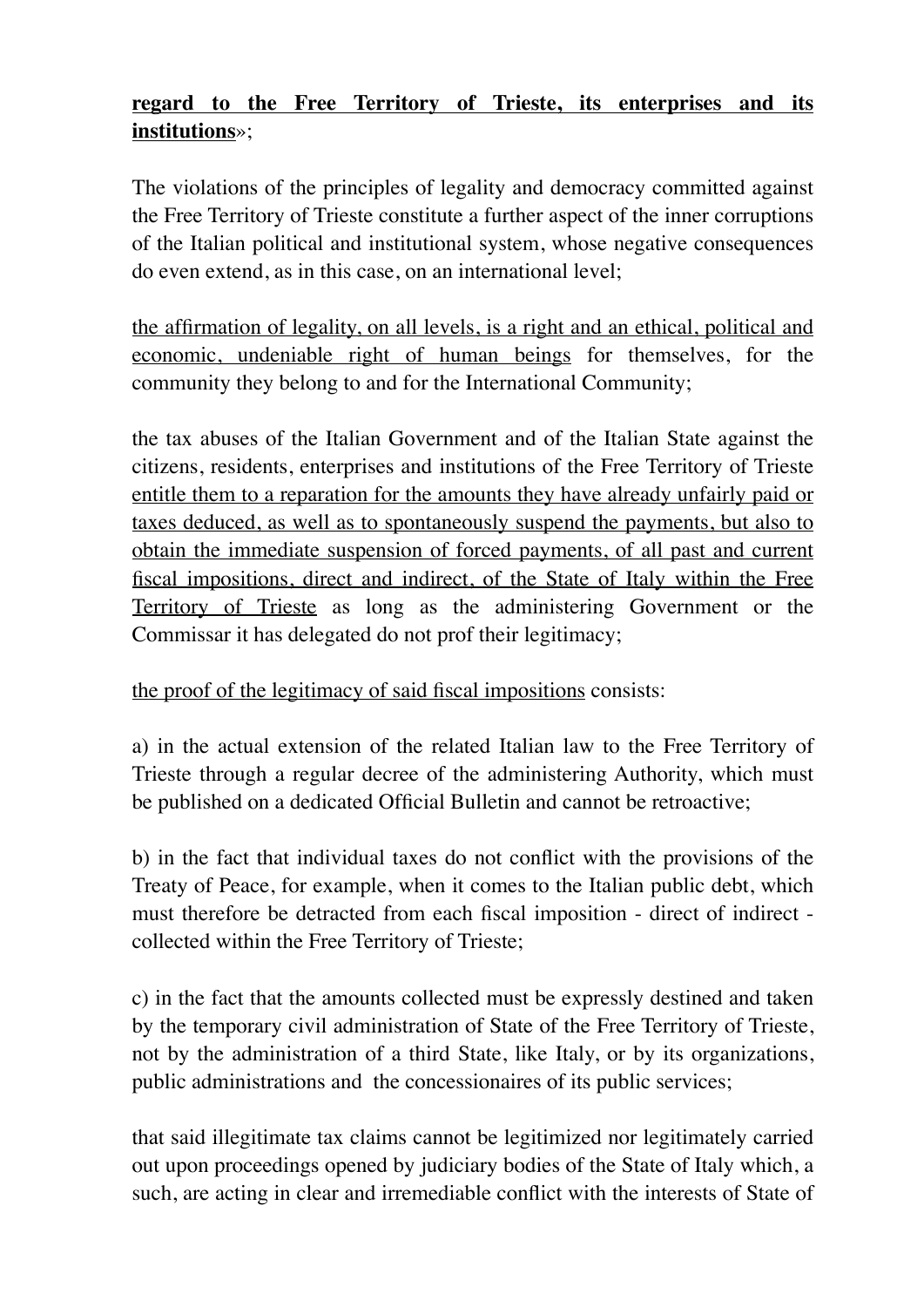the Free Territory of Trieste, of its citizens *de jure* and residents, enterprises and institutions;

due to this, the citizens, residents and enterprises of the current Free Territory of Trieste – Territorio Libero di Trieste – Svobodno Tržaško Ozemlje who undersign the tax objection organized by the Free Trieste Movement declare:

– to have suspended, for the legitimate reasons mentioned above, their payment of all forms of taxation - direct and indirect - of the State of Italy, of its bodies, of its public administrations and of its public services concessionaires until the provisional civil administering Authority of the Free Territory of Trieste, consisting in the Commissar of Government, delegated to administer it and in the delegating provisional Government, do verify, proof and declare the lawfulness of said taxes with formal acts, in the terms listed above;

- to be willing to pay, regularly and at the earliest possible time, all taxes that are proved to be legitimate in the Free Territory of Trieste in order to support its State budget and public services;

- do, therefore, demand to the Commissar of Government, delegated to exercise the temporary civil administration of the current Free Territory of Trieste and, through them, to the delegating provisional Government, in this role, to promptly take care of said verifications and to the presentation of the results, ruling, in the meantime:

- 1) the precautionary suspension of tax collections and of all enforced recovery proceedings current or that might be opened, during this time, against the signatory person as a natural person of as Cardholder or Member of enterprises with legal office in the Free Territory of Trieste;
- 2) immediate and efficient communication of the related precautionary suspensions acts to the tax authorities and to the concessionaires of tax collection;
- 3) appointment of a neutral, impartial judge in charge o possible legal disputes on the matter of tax collections in the Free Territory of Trieste and towards its citizens *de jure,* residents, enterprises and institutions;